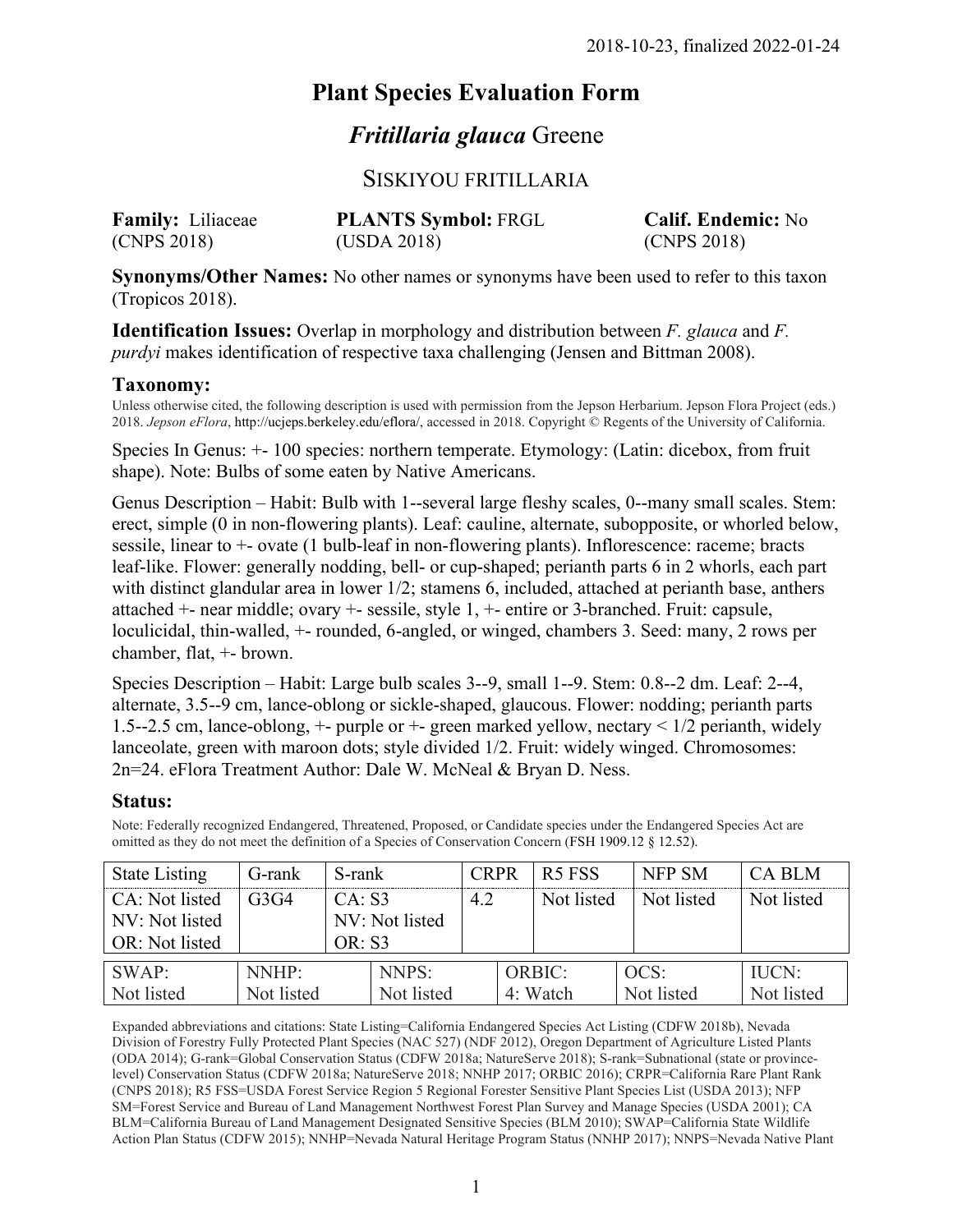Society Status (NNHP 2017); ORBIC=Oregon Biological Information Center Status (ORBIC 2016); OCS=Oregon Conservation Strategy Species (ODFW 2016); IUCN=International Union for Conservation of Nature Red List Status (IUCN 2017).

*Frittilaria glauca* was added to the first edition of the CNPS *Inventory* at the equivalency of California Rare Plant Rank (CRPR) 4 (plants of limited distribution in California; watchlist) (Powell 1974). It was Considered But Rejected (CBR) in the second edition of the CNPS *Inventory* as being too common (Smith et al. 1980), and remained CBR in all print editions thereafter (Smith and York 1984; Smith and Berg 1988; Skinner and Pavlik 1994; RPSAC and Tibor 2001). In 2008, *F. glauca* was re-evaluated and proposed for addition to CRPR 2B (rare, threatened, or endangered in California, common elsewhere); at the time it was known from only 23 occurrences in 9 counties in California (mostly based on historical collections and observations), and from more than 80 occurrences in southwest Oregon. It was ultimately added to CRPR 4.2 of the *Inventory* on August 7, 2008, based on comments submitted during review (Jensen and Bittman 2008). Its status of CRPR 4.2 has remained consistent since that time (CNPS 2018).

**Distribution:** *Frittilaria glauca* ranges fromWestern North America, restricted to northwest California and southwest Oregon. Plants are known from roughly 83 occurrences in Oregon within the Siskiyou Mountains across Curry, Douglas (southern), Jackson, and Josephine counties (NatureServe 2018). The 43 California occurrences are found throughout the Northwestern California (NW) bioregion (exc. North Coast [NCo]) in Colusa, Del Norte, Glenn, Humboldt, Lake, Mendocino, Shasta, Tehama, and Trinity counties. A total of 38 (38/43, ~88%) of California occurrences are found on NFS lands within Mendocino NF (21/38,  $\sim$ 55%), Six River NF (9/38,  $\sim$ 24%), Shasta NF (6/38,  $\sim$ 16%), and Klamath NF (2/38,  $\sim$ 5%) (Calflora 2017; CCH 2017).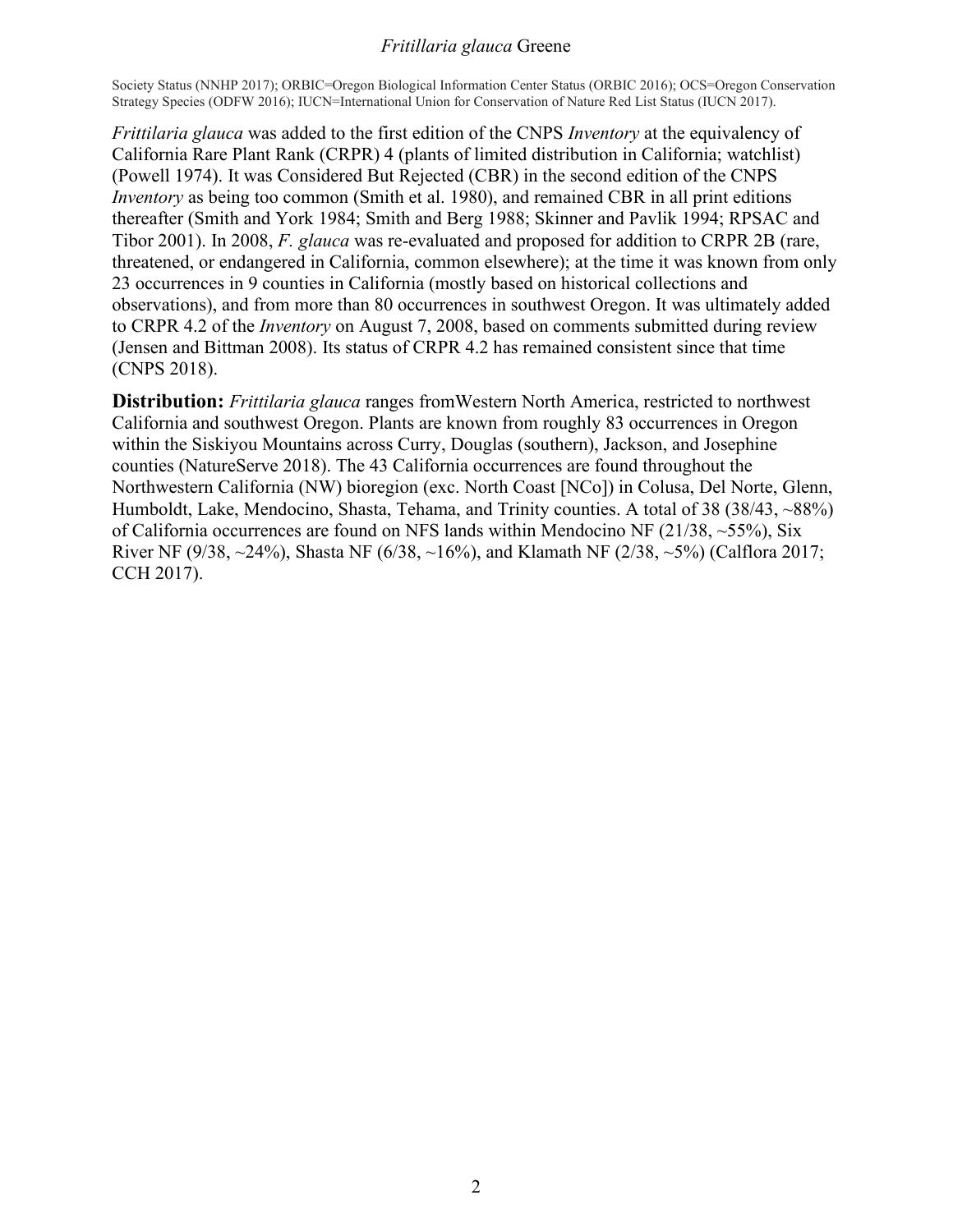

**Sources:** *Distribution*: Calflora 2017, CCH 2017. *Layers*: USDA Forest Service, Pacific Southwest National Forests: CPAD 2016. California counties: CDF 2009. *Basemaps*: California inset map: © 2013 National Geographic Society, i-cubed (Esri 2017a). Main map: Esri, DeLorme, USGS, NPS (Esri 2012) and Esri, USGS, NOAA (Esri 2017b).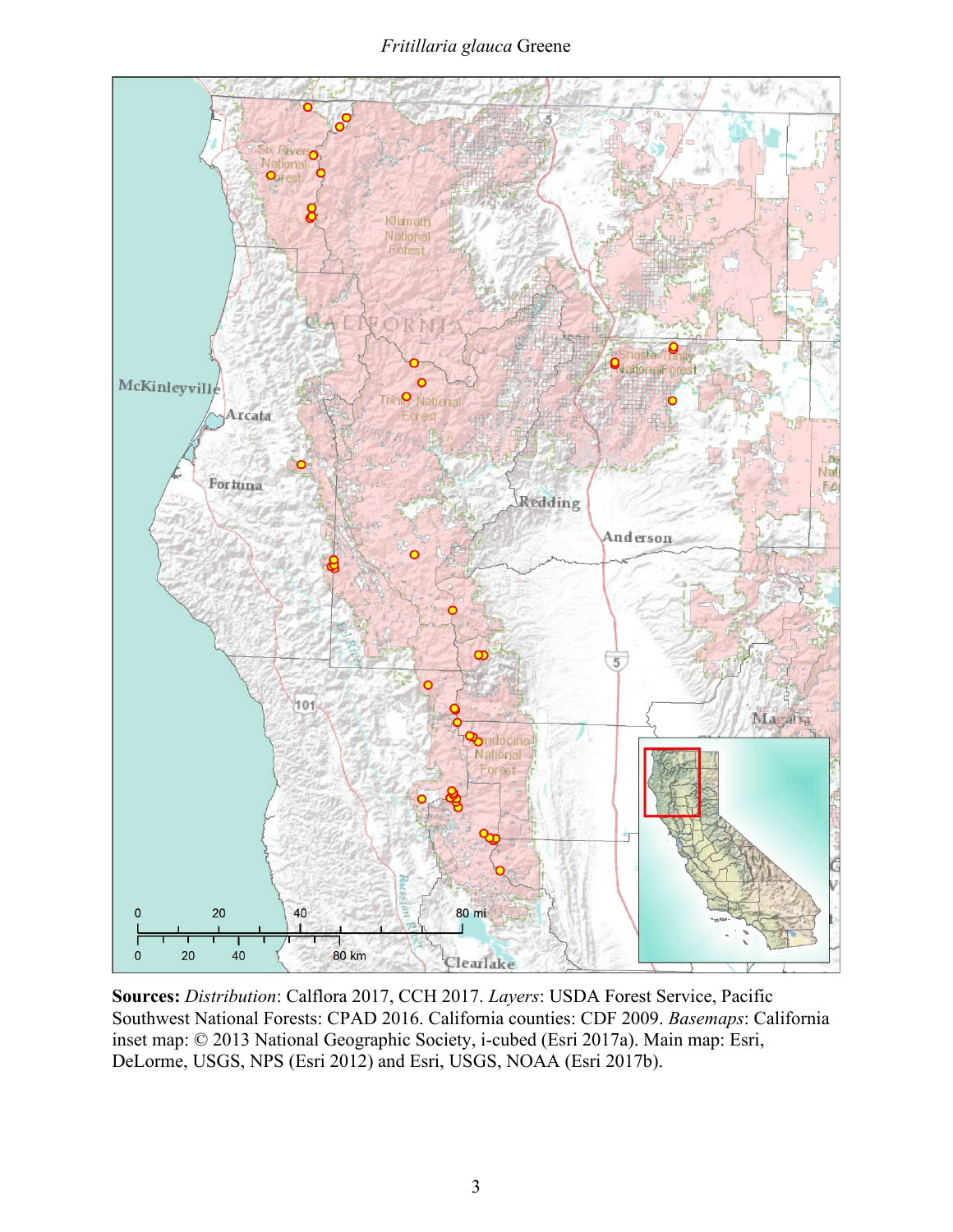## **Locations within California:**

Record numbers indicate sites that contain an individual, population, or groups of populations located within ¼ mile of each other, per the California Natural Diversity Database (CNDDB 2017) definition of Element Occurrences (EOs) in California. Official EO numbers for plants in California are determined solely by the CNDDB and are included within the Reference (Source) column for CNDDB data. Duplicate records from the same site are given the same record number and included in red. The Population Info column includes total number of individuals and total number and size of populations/sub-populations when provided. Elevations provided in meters from source have been converted to feet. If not provided in original source, Land Manager information was obtained using the California Protected Areas Database (CPAD 2016) and Quad information was obtained using 24K Quads, SDE Feature Class (CDFG 2013). All other information is directly from the Reference (Source) unless additional citation is given.

Redacted for conservation purposes.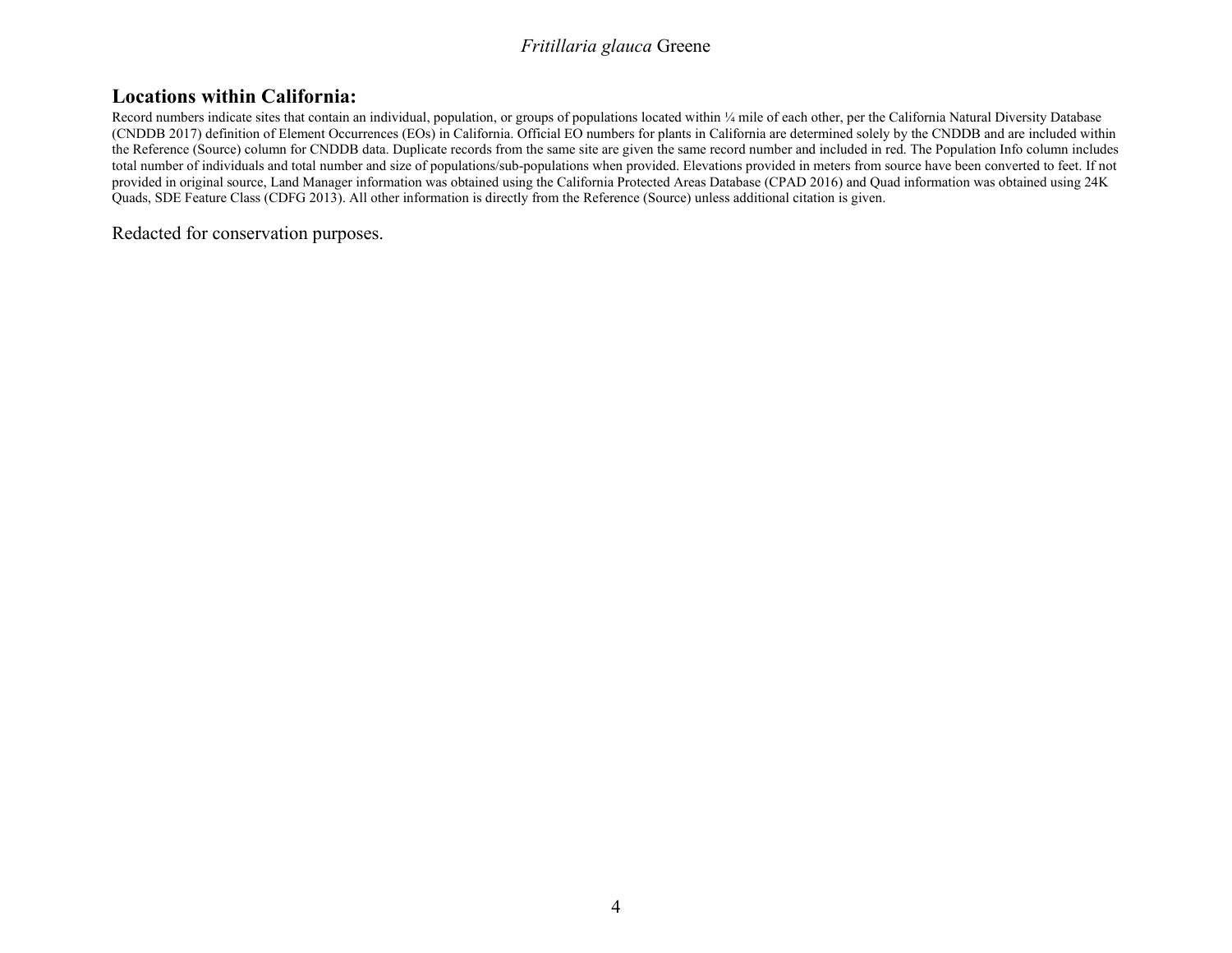#### **Distribution on National Forest System (NFS) Lands:**

(Please see Reference column of Locations table above for references pertaining to Record Numbers indicated on NFS lands.)

| <b>National</b><br>Forest<br><b>System</b><br>(NFS) lands | <b>Record</b><br>$#s$ (from<br><b>Locations</b><br>table<br>above)                             | <b>CNDDB</b><br><b>EOs</b>   | Non-<br><b>CNDDB</b><br><b>Records</b> | Recent<br>(seen in<br>past 20<br>yrs.) | <b>Historic</b><br>(not seen<br>in past 20<br>yrs.) | <b>Most</b><br>Recent<br>Obs. | EOs/<br>Recs.<br>$(5$ mile<br>buffer) | Total<br><b>Records</b><br>on NFS<br>lands |
|-----------------------------------------------------------|------------------------------------------------------------------------------------------------|------------------------------|----------------------------------------|----------------------------------------|-----------------------------------------------------|-------------------------------|---------------------------------------|--------------------------------------------|
| Angeles:                                                  | $\blacksquare$                                                                                 | $\blacksquare$               | $\blacksquare$                         | $\blacksquare$                         | $\blacksquare$                                      | $\blacksquare$                | $\blacksquare$                        | $\overline{0}$                             |
| Cleveland:                                                | $\blacksquare$                                                                                 | $\blacksquare$               | $\overline{\phantom{0}}$               | $\overline{\phantom{a}}$               | $\overline{\phantom{0}}$                            | $\blacksquare$                | $\blacksquare$                        | $\boldsymbol{0}$                           |
| Eldorado:                                                 | $\blacksquare$                                                                                 | $\overline{\phantom{m}}$     | $\overline{\phantom{0}}$               | $\overline{\phantom{a}}$               | $\blacksquare$                                      | $\blacksquare$                | $\blacksquare$                        | $\boldsymbol{0}$                           |
| Inyo:                                                     | $\blacksquare$                                                                                 | $\blacksquare$               | $\blacksquare$                         | $\blacksquare$                         | $\blacksquare$                                      | $\blacksquare$                | $\blacksquare$                        | $\boldsymbol{0}$                           |
| Klamath:                                                  | 42, 44                                                                                         | $\boldsymbol{0}$             | $\overline{2}$                         | $\boldsymbol{0}$                       | $\overline{2}$                                      | $21$ -Jun-<br>1977            | 6                                     | $\overline{2}$                             |
| Lake Tahoe<br>Basin MU:                                   | $\overline{\phantom{0}}$                                                                       | -                            | $\qquad \qquad \blacksquare$           | $\blacksquare$                         | $\qquad \qquad \blacksquare$                        | $\frac{1}{2}$                 | $\blacksquare$                        | $\mathbf{0}$                               |
| Lassen:                                                   | $\overline{\phantom{0}}$                                                                       | $\qquad \qquad \blacksquare$ | $\overline{\phantom{0}}$               | $\blacksquare$                         | $\overline{\phantom{0}}$                            | $\blacksquare$                | $\blacksquare$                        | $\mathbf{0}$                               |
| Los Padres:                                               | $\overline{\phantom{a}}$                                                                       | $\overline{\phantom{a}}$     | $\overline{\phantom{a}}$               | $\overline{\phantom{a}}$               | $\overline{\phantom{0}}$                            | $\blacksquare$                | $\blacksquare$                        | $\mathbf{0}$                               |
| Mendocino:                                                | 1, 2, 3, 4,<br>5, 6, 7, 8,<br>9, 10, 11,<br>12, 13,<br>14, 15,<br>16, 18,<br>19, 20,<br>21, 22 | $\boldsymbol{0}$             | 21                                     | $\mathbf{1}$                           | 20                                                  | $22$ -Jun-<br>2010            | $\overline{2}$                        | 21                                         |
| Modoc:                                                    | $\frac{1}{2}$                                                                                  | $\qquad \qquad \blacksquare$ | $\blacksquare$                         | $\overline{\phantom{a}}$               | $\blacksquare$                                      | $\blacksquare$                | $\blacksquare$                        | $\overline{0}$                             |
| Plumas:                                                   | $\overline{a}$                                                                                 | $\overline{\phantom{0}}$     | $\overline{a}$                         | $\blacksquare$                         | $\overline{a}$                                      | $\overline{a}$                | $\mathbb{L}^2$                        | $\boldsymbol{0}$                           |
| San<br>Bernardino:                                        | $\overline{a}$                                                                                 | $\overline{\phantom{0}}$     | $\overline{\phantom{0}}$               | $\overline{\phantom{a}}$               | $\qquad \qquad -$                                   | $\overline{\phantom{a}}$      | $\blacksquare$                        | $\boldsymbol{0}$                           |
| Sequoia:                                                  | $\blacksquare$                                                                                 | $\overline{\phantom{a}}$     | $\blacksquare$                         | $\overline{\phantom{a}}$               | $\blacksquare$                                      | $\blacksquare$                | $\overline{\phantom{a}}$              | $\boldsymbol{0}$                           |
| Shasta-<br>Trinity:                                       | 23, 28,<br>31, 32,<br>33, 34,<br>35                                                            | $\boldsymbol{0}$             | 7                                      | $\boldsymbol{0}$                       | $\boldsymbol{7}$                                    | $15$ -Jun-<br>1993            | 5                                     | $\boldsymbol{7}$                           |
| Sierra:                                                   | $\qquad \qquad \blacksquare$                                                                   | $\overline{\phantom{0}}$     | $\frac{1}{2}$                          | $\blacksquare$                         | $\frac{1}{2}$                                       | $\blacksquare$                | $\blacksquare$                        | $\boldsymbol{0}$                           |
| Six Rivers:                                               | 24, 25,<br>26, 27,<br>29, 38,<br>39, 40,<br>41, 43                                             | $\boldsymbol{0}$             | 10                                     | 6                                      | $\overline{4}$                                      | $1-Jun-$<br>2015              | 3                                     | $10\,$                                     |
| Stanislaus:                                               | $\overline{a}$                                                                                 | $\blacksquare$               | $\Box$                                 | $\blacksquare$                         | $\Box$                                              | $\blacksquare$                | $\blacksquare$                        | $\boldsymbol{0}$                           |
| Tahoe:                                                    | $\mathbb{Z}^d$                                                                                 | $\blacksquare$               | $\blacksquare$                         | $\blacksquare$                         | $\blacksquare$                                      | $\blacksquare$                | $\blacksquare$                        | $\boldsymbol{0}$                           |
| <b>Totals:</b>                                            | N/A                                                                                            | $\boldsymbol{0}$             | 40                                     | $\tau$                                 | 33                                                  | N/A                           | 16                                    | 40                                         |

**Demographic and Population Trends:** Total number of occurrences for this taxon were estimated using GIS tools and methods described by Green and Sims (2018). Population count and size estimate data are lacking for this taxon. All but seven California occurrence records (36/43, ~84%) are historic and have not been documented in more than 20 years (CCH 2017). Abundance and improved locality information is encouraged (CNPS 2018).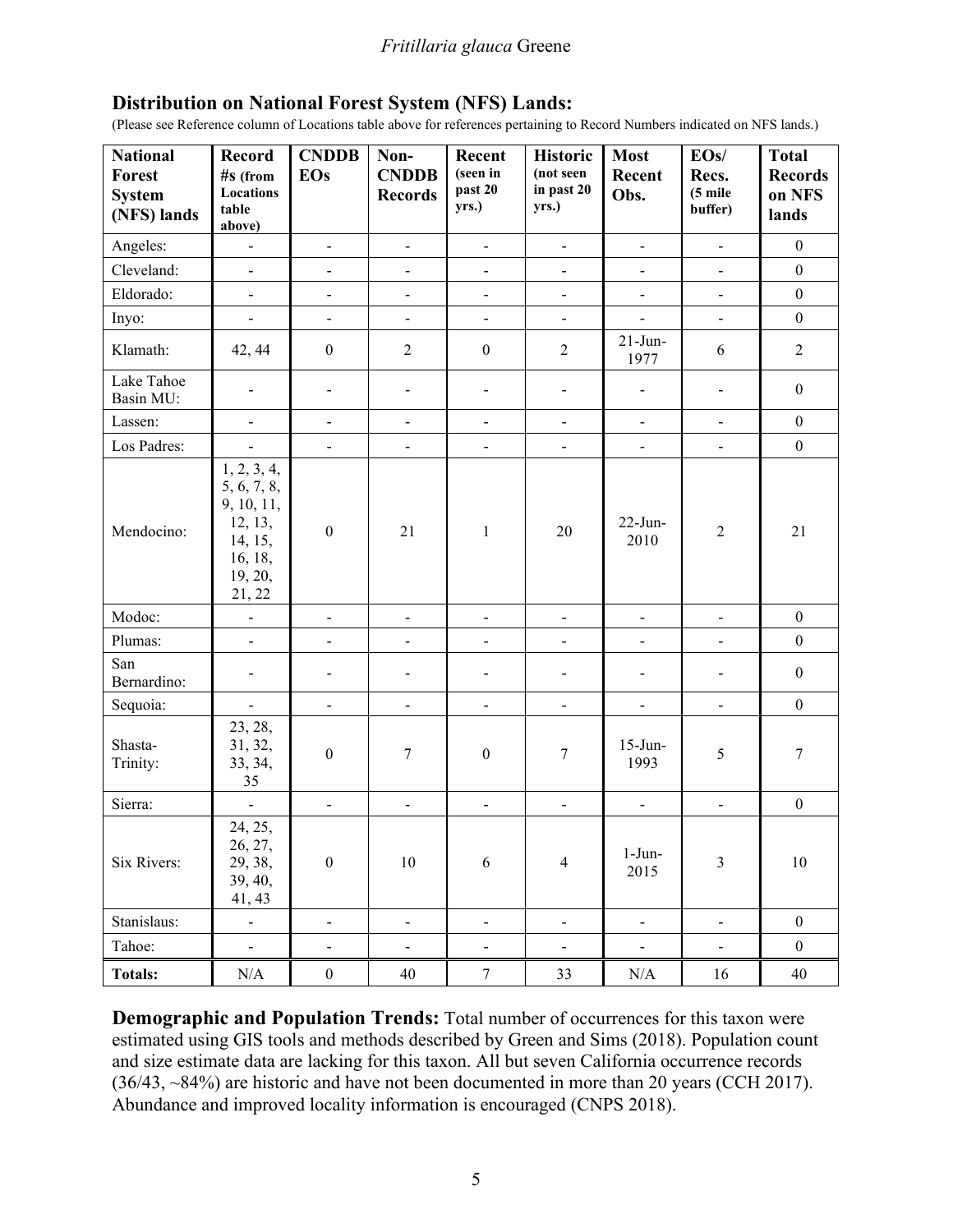**Life History:** *Frittilaria glauca* is a bulbiferous graminoid that blooms from February through April (CNPS 2018). Perianth is made up of petaloid tepals, each with nectariferous glands (McNeal and Ness 2012). Members of the genus *Fritillaria* are known to be visited by bees (melittid bees, mining bees, and sweat bees), beetles, hummingbirds, and flies (CPC 2018). Bumble bees and moths have been observed visiting the closely related *F. pluriflora* (*Fritillaria* subsection *Liliorhiza*, Ryan 2014; NatureServe 2018).

**Diversity:** *Fritillaria* is one of 15 genera in Liliaceae. Contemporary Liliaceae is divided into the subfamilies Lilioideae (10 genera, incl. *Fritillaria, Lilium, Tulipa*, and seven others) Calochortoideae (two genera; *Calochortus* and *Tricyrtis*), and Streptopoideae (three genera: *Prosartes, Scoliopus*, and *Streptopus*) (Stevens 2001). Dramatic changes in the circumscription of Liliaceae has occurred in the last several decades. Traditional classification systems treated most monocots with showy flowers, six tepals, six stamens, and a superior trilocular ovary as part of Liliaceae. Many genera formerly recognized within Liliaceae are now distributed among families within Asparagales and Liliales (Peruzzi 2016). *Fritillaria* is a widespread group of 140 species found across the northern hemisphere. Members of the genus *Fritillaria* have enormous genomes, nearly 190 times the size of *Arabidopsis thaliana* (Day et al. 2014).

**Habitat:** *Frittilaria glauca* occurs on serpentine, talus slopes in alpine boulder and rock fields, subalpine coniferous forests, and upper montane coniferous forests (CNPS 2018). Barren, dry, and rocky slopes. It is often on serpentine, and a strong indicator of serpentine substrates (NatureServe 2018). The broad distribution of *F. glauca* is not indicative of commonness; suitable habitat is reportedly isolated and uncommon (Jensen and Bittman 2008).

**Habitat Status or Trend:** Plants are found within openings and exposures in habitat associated with coniferous forests (CNPS 2018; McNeal and Ness 2012; NatureServe 2018). Fire suppression has led to significant changes in the size and spatial characteristics of openings in forests within northwestern California during the last century (Skinner 1995).

**Capacity for the Species to Disperse:** Unknown. *Fritillaria glauca* produces thin-walled and widely winged loculicidal capsules (McNeal and Ness 2012).

**Threats:** Plants in California are reportedly threatened by vehicles. Listed threats in Oregon include road construction, road maintenance, mining, trampling, erosion, and rock slides (NatureServe 2018).

## **Literature Cited**

[BLM] Bureau of Land Management. 2010. Special Status Plants in California, Including BLM Designated Sensitive Species. February 8, 2010. Available at: https://www.blm.gov/ca/dir/pdfs/2010/im/CAIM2010-008ATT2B.pdf [accessed 25 May 2017].

Calflora. 2017. Information on wild California plants for conservation, education, and appreciation. Website http://www.calflora.org/ [accessed 14 June 2017].

[CDFG] California Department of Fish and Game. 2013. 24K Quads, SDE Feature Class. Index for 1:24,000-scale (24K), 7.5-minute by 7.5-minute, paper U.S. Geological Survey maps in California.

[CDFW] California Department of Fish and Wildlife. 2015. California State Wildlife Action Plan, 2015 Update: A Conservation Legacy for Californians; Volume II, Appendix C: Species of Greatest Conservation Need. Gonzales, A. G. and J. Hoshi (eds.). Prepared with assistance from Ascent Environmental, Inc., Sacramento, CA. Available at: https://www.wildlife.ca.gov/swap/final [accessed 11 May 2017].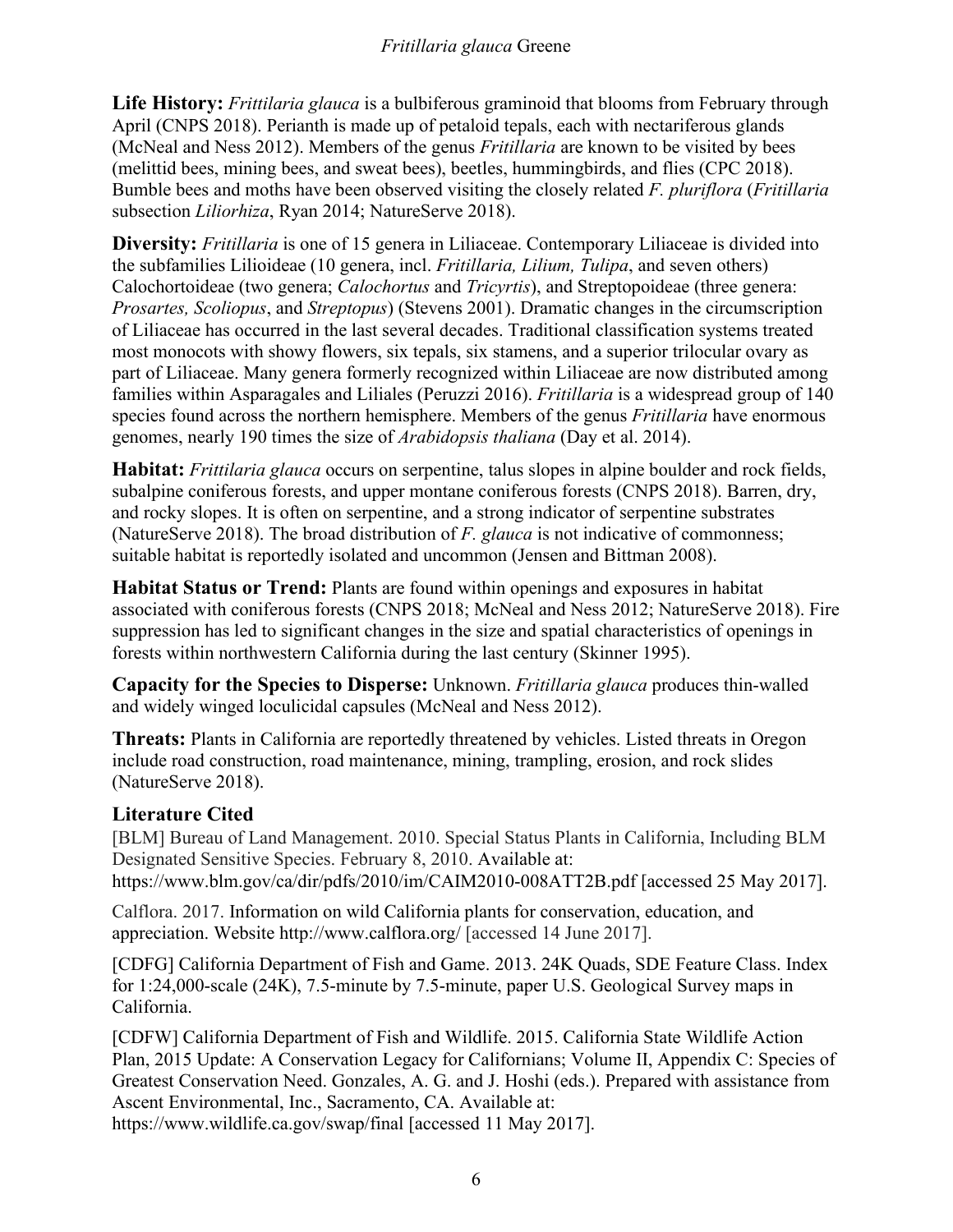[CNDDB] California Department of Fish and Wildlife, Natural Diversity Database. 2017. RareFind 5 [Internet application] and CNDDB Maps and Data. Available at: https://www.wildlife.ca.gov/Data/CNDDB/Maps-and-Data [Government Version, May 2017].

[CDFW] California Department of Fish and Wildlife, Natural Diversity Database. 2018a. Special Vascular Plants, Bryophytes, and Lichens List. Quarterly publication, January 2018. 127 pp. Available at https://nrm.dfg.ca.gov/FileHandler.ashx?DocumentID=109383 [accessed 22 January 2018].

\_\_\_\_. 2018b. State and Federally Listed Endangered, Threatened, and Rare Plants of California. Last updated January 2018. 6 pp. Available at:

https://nrm.dfg.ca.gov/FileHandler.ashx?DocumentID=109390&inline [accessed 22 January 2018].

[CDF] California Department of Forestry and Fire Protection. 2009. 1:24,000 County Boundaries (cnty24k09\_1\_poly) [shapefile]. California Department of Forestry and Fire Protection, California Department of Fish and Game. Berkeley Library Geodata. Available at: https://geodata.lib.berkeley.edu/catalog/ark28722-s73w23 [10 December 2017].

[CNPS] California Native Plant Society, Rare Plant Program. 2018. *Inventory of Rare and Endangered Plants of California* (online edition, v8-03 0.39). Website http://www.rareplants.cnps.org [accessed 22 January 2018].

[CPAD] California Protected Areas Database. 2016. Version 2016b1. GreenInfo Network. Available at: http://www.calands.org/.

[CCH] Consortium of California Herbaria. 2017. Data provided by the participants of the Consortium of California Herbaria. Regents of the University of California, Berkeley. Website http://ucjeps.berkeley.edu/consortium/ [accessed 16 May 2017].

Day, P. D., M. Berger, L. Hill, M. F. Fay, A. R. Leitch, I. J. Leitch, and L. J. Kelly. 2014. Evolutionary relationships in the medicinally important genus *Fritillaria* L. (Liliaceae). *Molecular Phylogenetics and Evolution* 80: 11-19.

Esri. 2012. World Reference Overlay [basemap overlay]. Scale Range: 1:591,657,528 down to 1:72,224. Esri, DeLorme, USGS, NPS. Updated 2 September 2017. Available at: http://www.arcgis.com/home/item.html?id=9763d83ba63048da8a2e0a71ccea4416 [8 December 2017].

\_\_\_\_. 2017a. USA Topo Maps [basemap]. Scale Range: 1:591,657,528 down to 1:18,056. National Geographic Society, i-cubed, 2013. Updated 5 October 2017. Available at: http://www.arcgis.com/home/item.html?id=99cd5fbd98934028802b4f797c4b1732 [8 December 2017].

\_\_\_\_. 2017b. World Terrain Base [basemap]. Scale Range: 1:591,657,528 down to 1:72,224. Esri, USGS, NOAA. Updated 9 February 2017. Available at: http://www.arcgis.com/home/item.html?id=c61ad8ab017d49e1a82f580ee1298931 [8 December 2017].

Green, K. and A. E. Sims. 2018. Assessing rarity status of the newly described Shasta County endemic, *Adiantum shastense* (Pteridaceae), by employing innovative tools in geographic information systems. Rare Plant Program, California Native Plant Society. Presented in Scientific Poster session of CNPS 2018 Conservation Conference, Los Angeles, CA, 1-3 February 2018.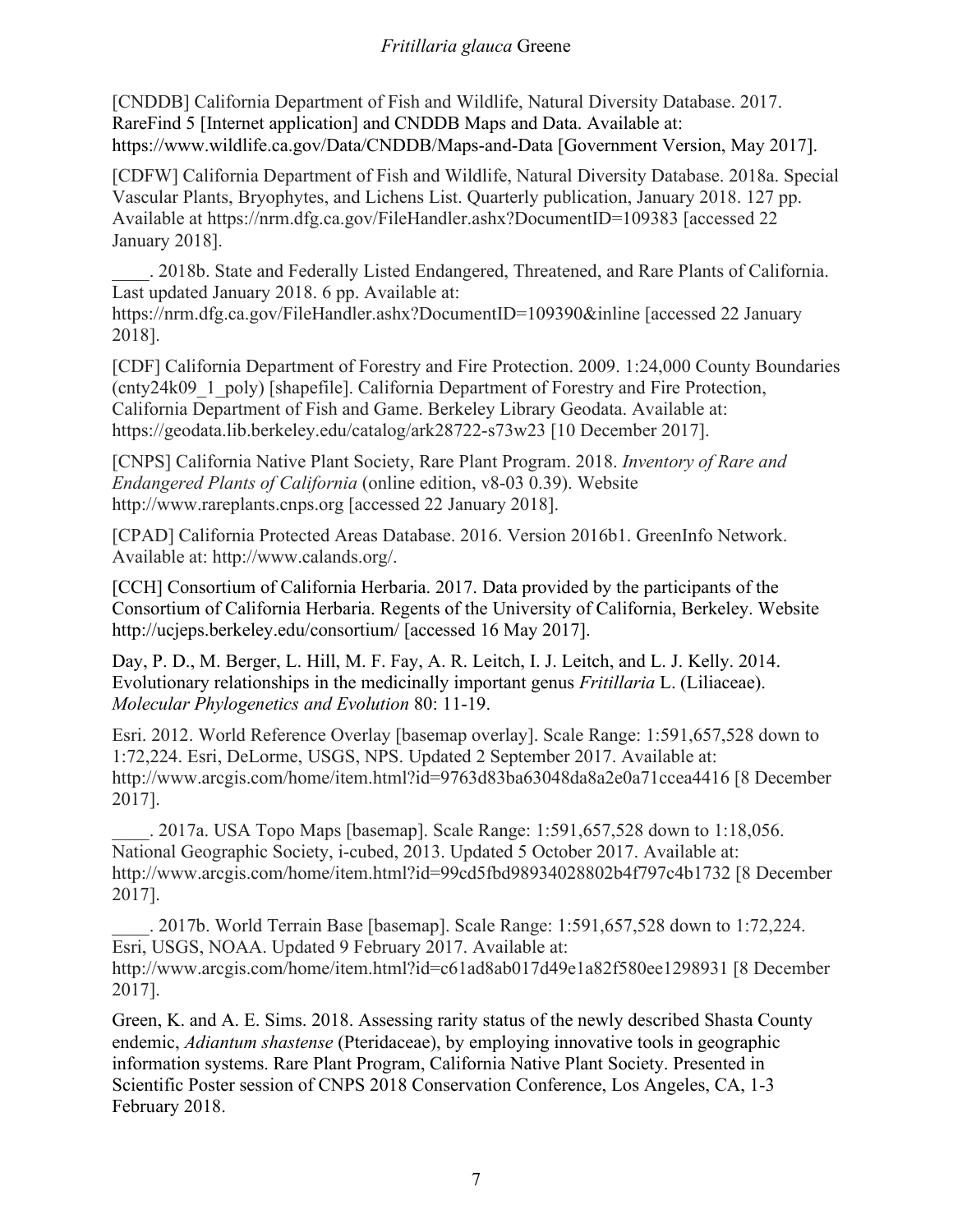[IUCN] International Union for Conservation of Nature. 2017. The IUCN Red List of Threatened Species. Website http://www.iucnredlist.org/ [accessed 26 May 2017].

Jensen, N. and R. Bittman. 2008. Rare Plant Status Review: *Fritillaria glauca*. Rare Plant Program Report, 3 July 2008. California Native Plant Society, Sacramento, CA. 2 pp.

McNeal, D. W. and B. D. Ness. 2018. *Fritillaria. In*: Jepson Flora Project (eds.), *Jepson eFlora*. Website http://ucjeps.berkeley.edu/eflora/.

NatureServe. 2018. NatureServe Explorer: An online encyclopedia of life [web application]. Version 7.1. NatureServe, Arlington, Virginia. Website http://explorer.natureserve.org [accessed 22 January 2018].

[NDF] Nevada Division of Forestry. 2012. NAC 527.010 List of fully protected species of native flora. April 2012. Available at: https://www.leg.state.nv.us/NAC/NAC-527.html#NAC527Sec010 [accessed 12 May 2017].

[NNHP] Nevada Natural Heritage Program. 2017. Species Lists. Department of Conservation and Natural Resources. Available at: http://heritage.nv.gov/species/lists.php [accessed 25 May 2017].

[ODA] Oregon Department of Agriculture. 2014. Oregon listed and candidate plants - complete list. Native Plant Conservation Program. August 13, 2014. Available at: https://data.oregon.gov/Natural-Resources/Oregon-listed-and-candidate-plants-completelist/8s3k-ygh2 [accessed 25 May 2017].

[ODFW] Oregon Department of Fish and Wildlife. 2016. Oregon Conservation Strategy, Chapter 6: Strategy Species. Oregon Department of Fish and Wildlife, Salem, Oregon. PDF content last updated December 30, 2016. Available at: http://oregonconservationstrategy.org/ [accessed 25 May 2017].

[ORBIC] Oregon Biodiversity Information Center. 2016. Rare, Threatened and Endangered Species of Oregon. Institute for Natural Resources, Portland State University, Portland, OR. 130 pp. Available at: http://inr.oregonstate.edu/sites/inr.oregonstate.edu/files/2016-rte-book.pdf [accessed 25 May 2017].

Peruzzi, L. 2016. A new infrafamilial taxonomic setting for Liliaceae, with a key to genera and tribes. *Plant Biosystems* 150(6): 1341-1347.

Powell, W. R. (ed.). 1974. *Inventory of Rare and Endangered Vascular Plants of California*. Special Publication No. 1. California Native Plant Society, Berkeley. 56 pp.

[RPSAC] Rare Plant Scientific Advisory Committee and D. P. Tibor (ed.). 2001. *Inventory of Rare and Endangered Plants of California.* Special Publication No. 1 (6th Edition). California Native Plant Society, Sacramento. 387 pp.

Ryan, S. P. 2014. Molecular phylogeny and character evolution of *Fritillaria* subgenus *Liliorhiza* (Liliaceae). Master's Thesis, San Diego State University, CA. 61 pp.

Skinner, C. N. 1995. Change in spatial characteristics of forest openings in the Klamath Mountains of northwestern California, USA. *Landscape Ecology* 10(4): 219-228.

Skinner, M. W. and B. M. Pavlik. 1994. *Inventory of Rare and Endangered Vascular Plants of California.* Special Publication No. 1 (5th Edition). California Native Plant Society, Sacramento, CA. 338 pp.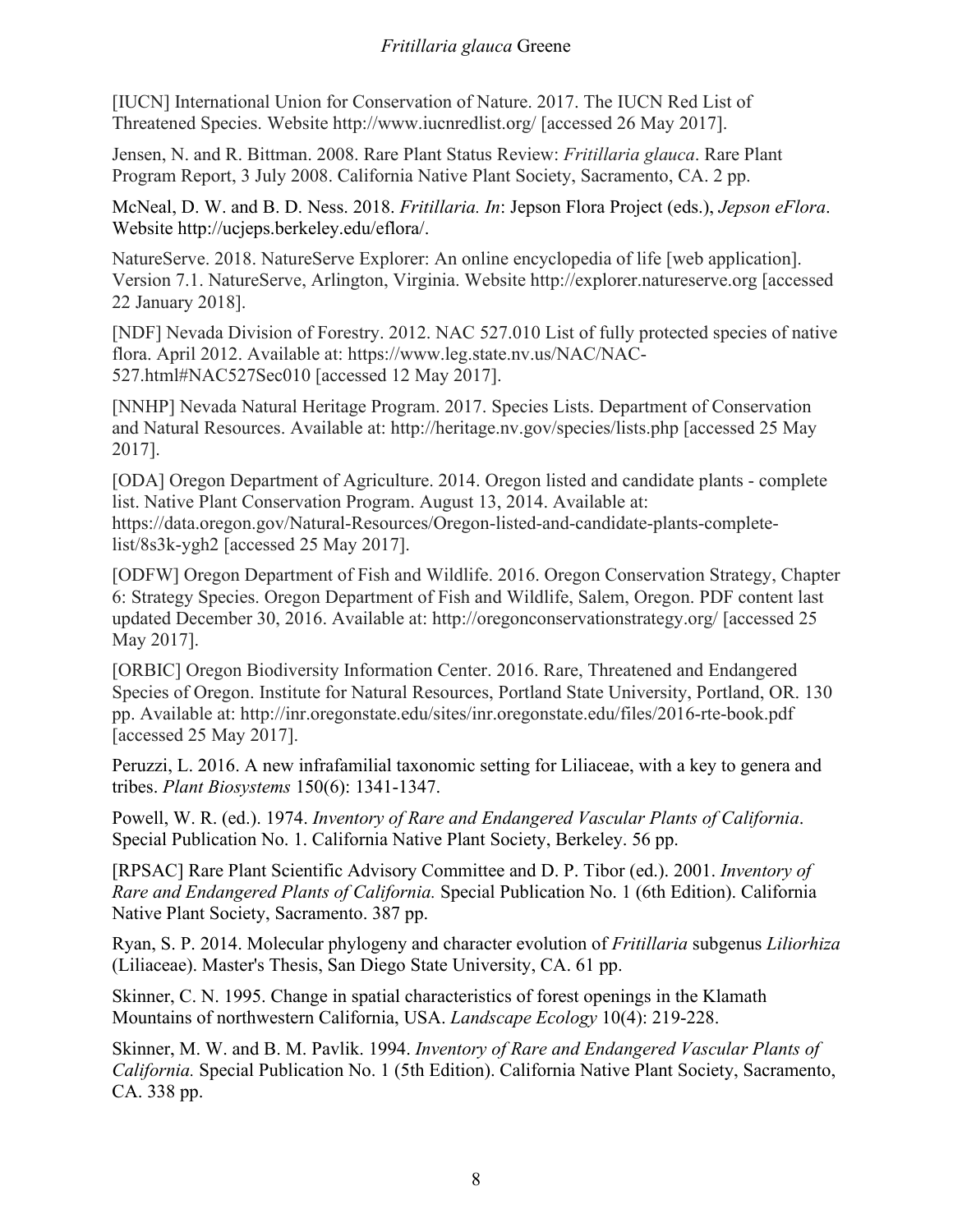Smith, J. P., Jr. and K. Berg. 1988. *Inventory of Rare and Endangered Vascular Plants of California*. Special Publication No. 1 (4th Edition). California Native Plant Society, Sacramento, CA. 168 pp.

Smith, J. P., Jr., R. J. Cole, and J. O. Sawyer, Jr. 1980. *Inventory of Rare and Endangered Vascular Plants of California.* Special Publication No. 1 (2nd Edition). California Native Plant Society, Berkeley. 115 pp.

Smith, J. P., Jr. and R. York. 1984. *Inventory of Rare and Endangered Vascular Plants of California.* Special Publication No. 1 (3rd Edition). California Native Plant Society, Berkeley, CA. 174 pp.

Stevens, P. F. 2001. Angiosperm Phylogeny Website. Version 14, July 2017 [and more or less continuously updated since]. Website http://www.mobot.org/MOBOT/research/APweb/.

Tropicos. 2018. Missouri Botanical Garden. Website http://www.tropicos.org [accessed 22 January 2018].

[USDA] U.S. Department of Agriculture Forest Service, Pacific Southwest Region. 2013. Regional Forester Sensitive Species List. Available at: http://www.fs.usda.gov/main/r5/plantsanimals/plants [accessed 9 May 2017].

[USDA] U.S. Department of Agriculture Forest Service and U.S. Department of Interior Bureau of Land Management. 2001. List of Survey and Manage Species in Record of Decision and Standards and Guidelines for Amendments to the Survey and Manage, Protection Buffer, and other Mitigation Measures; as amended by Annual Species Reviews 2001-2003. Available at: https://www.blm.gov/or/plans/surveyandmanage/files/sm-fs-enc3-table1-1-dec2003wrtv.pdf [accessed 12 September 2017].

[USDA] U.S. Department of Agriculture, Natural Resources Conservation Service. 2018. PLANTS Database. Website http://plants.usda.gov/ [accessed 22 January 2018].

#### **Persons Contacted:**

Carlberg, T. 2017. USDA Forest Service, Six-Rivers National Forest; President, California Lichen Society. Information submitted at Mendocino/Six Rivers FS-SCC and Important Plant Areas (IPA) Workshop, Loleta, CA. Contacted 16-18 November 2017.

Goldsworthy, E. 2017. Botanist, Green Diamond Resource Company, Arcata, CA. Information submitted at Mendocino/Six Rivers FS-SCC and Important Plant Areas (IPA) Workshop, Eureka, CA. Contacted 16-18 November 2017.

Hoover, L., J. McRae, and S. Carothers. 2017. Hoover and McRae: Forest Botanists, Six Rivers NF, Eureka, CA; Carothers: Botanical Contractor, Arcata, CA. Information submitted at Mendocino/Six Rivers FS-SCC and Important Plant Areas (IPA) Workshop, Loleta, CA. Contacted 16-18 November 2017.

O'Connell, G., G. Lester, D. York, B. Clare, G. Laural, P. Clint. 2017. California North Coast botanists. Information submitted at Mendocino/Six Rivers FS-SCC and Important Plant Areas (IPA) Workshop, Loleta, CA. Contacted 16-18 November 2017.

Taylor, D. Wm. 2017. Environmental contractor, Aptos, CA. Information submitted at Mendocino/Six Rivers FS-SCC and Important Plant Areas (IPA) Workshop, Eureka, CA. Contacted 16-18 November 2017.